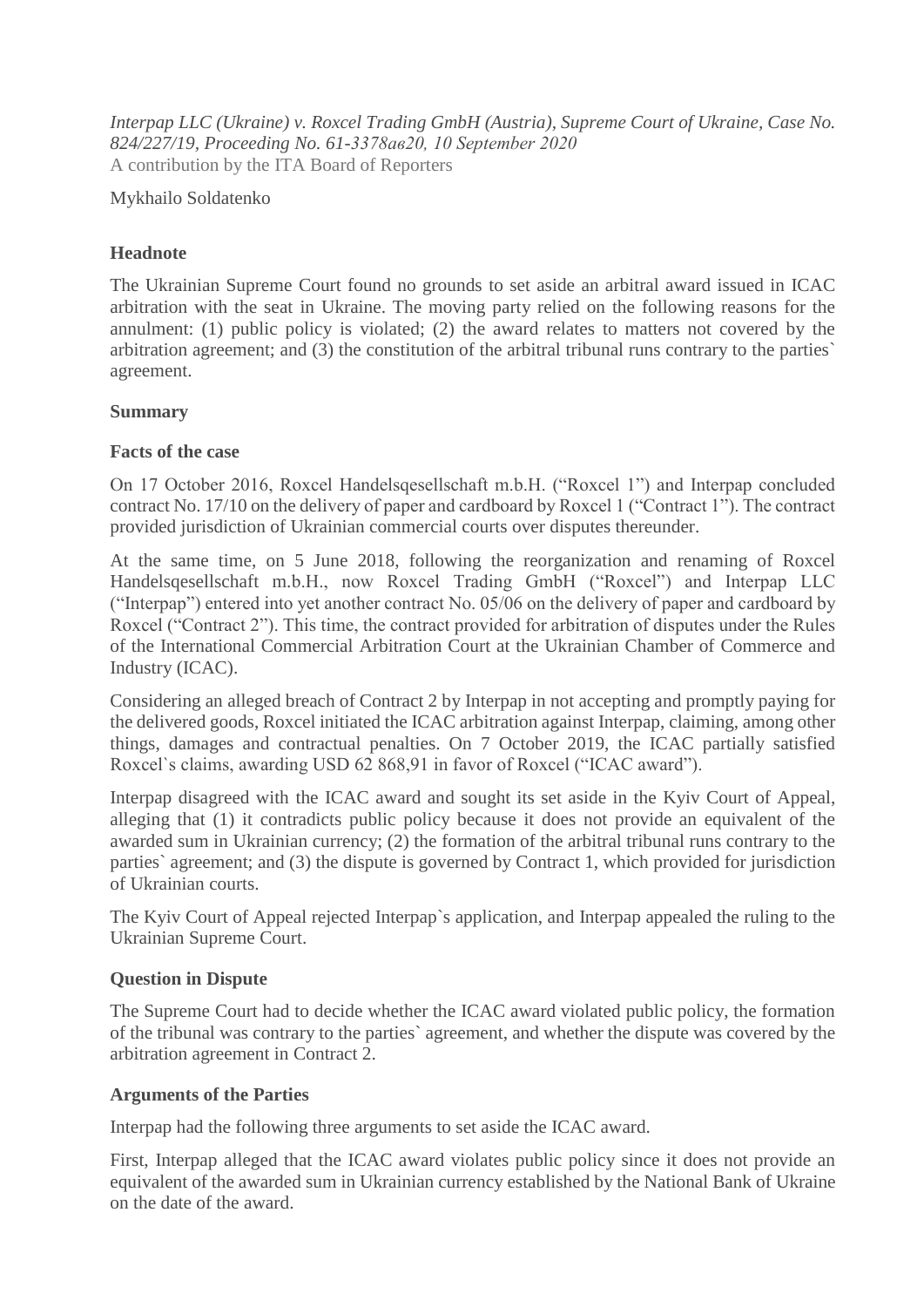Second, Interpap claimed that the parties` disagreements emerged on 12 March 2018 (before the formation of Contract 2), and the order for the production of goods was made based on Contract 1, which provides jurisdiction of Ukrainian commercial courts, not the ICAC.

Third, Interpap argued that the ICAC violated the procedure on the appointment of the arbitrator because on the date when Roxcel filed a motion on the appointment of the sole arbitrator, correspondence between the parties was still pending in this regard.

Roxcel counterargued on all three points as follows: (1) public policy shall be understood as public order of the state, essential principles and tenets constituting the essence of its order, and thus Interpap`s assertions do not concern public policy in any way; (2) Interpap did not provide any evidence that the deliveries at hand were subject to Contract 1; (3) the Kyiv court of Appeal properly analyzed the procedure on the appointment of the sole arbitrator and correctly concluded that it was followed in this case.

#### **Judgment of the Court**

The court mentioned that Article 459(1) of the Civil Procedure Code of Ukraine ("CPCU") provides an exhaustive list of grounds for setting aside an arbitral award issued in arbitration seated in Ukraine, unless otherwise provided in international treaties of Ukraine or Law of Ukraine on International Commercial Arbitration ("Law on ICA"). This list of grounds (consistent with one contained in Article 34 of the Law on ICA), inter alia, contains grounds relied by Interpap: (1) violations of public policy; (2) the award relates to matters not covered by the arbitration agreement; and (3) the constitution of the arbitral tribunal runs contrary to the parties` agreement.

The Ukrainian Supreme court found no grounds from the above list for setting aside the ICAC award and dismissed Interpap's appeal for reasons mentioned below.

#### *Whether the dispute is within the arbitration clause in Contract 2*

The court highlighted the "competence-competence" principle set forth in Article 16 of the Law on ICA (a counterpart to Article 16 of the UNICTRAL Model Law), noting that in practice the arbitral tribunal itself shall interpret the arbitration agreement`s content to define whether it has competence to resolve any particular case.

Further, the Supreme Court noted that the arbitration agreement in Contract 2 comports with requirements of the Law on ICA as it is contained in the written document signed by the parties. This agreement, the court stressed, provides for arbitration of disputes under the ICAC Rules by a sole arbitrator.

The court disagreed with Interpap` argument that Roxcel`s claims in the arbitration were partially based on Interpap`s orders made pursuant to Contract 1, which did not have an arbitration clause. Namely, it found that the content of the ICAC award signifies that the dispute arose as to the delivery of goods under addendums to Contract 2, providing for the resolution of this dispute in arbitration.

Also, the court noted that Contract 1 lost its force on 10 April 2018 following the reorganization of Roxcel 1 into Roxcel, and due to this and since Roxcel was not involved into the conclusion and performance of Contract 1, the parties concluded new Contract 2.

#### *Formation of the arbitral tribunal*

As to the tribunal`s formation, the Supreme Court noted that pursuant to Contract 2, the respective procedure is set forth in the ICAC Rules. According to Article 31 of the applicable version of the ICAC Rules, the parties can agree on the procedure for appointing the tribunal, absent which the sole arbitrator shall be appointed by the Chairman of the Ukrainian Chamber of Commerce ("UCC") pursuant to Article 11(3) of the Law on ICA. Having said that, the court found that, on